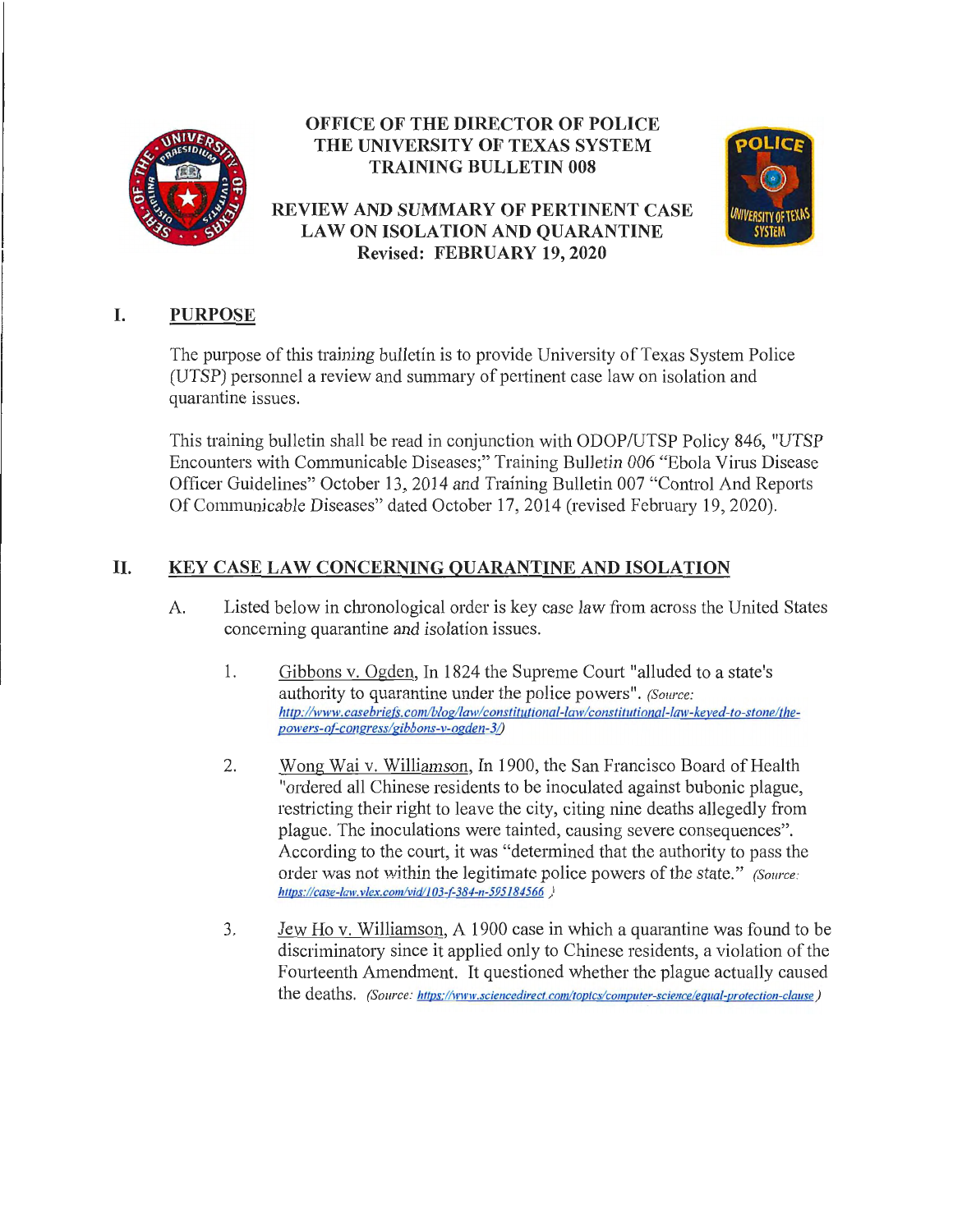TRAINING BULLETIN 008 Review And Summary Of Pertinent Case Law On Isolation And Quarantine October 17, 2014 Updated February 19, 2020 Page 2 of 8

- 4. White v. City of San Antonio, A 1901 case in which the Texas "Supreme Court noted that statutes then in force made all county and municipal (quarantine) actions subject to such rules and regulations as the governor or state health officer might prescribe, and that local health officers were bound to obey them." *(Source: https://www.texasattorneygeneral.gov/sites/default/files/opinion-files/opinion/1979/mw0113.pdf*)
- 5. Compagnie Francaise de Navigation a Vapeur v. Louisiana State Board of Health, In 1902 this case addressed a state's power to quarantine an entire geographic area. The Supreme Court held constitutional the involuntary quarantine of a ship's passenger and cargo, even though it had been inspected and found free from any infectious diseases, from docking in New Orleans while the city suffered an outbreak of a communicable disease. *(Source: http://www. law. corne/1. edulsupremecourt/text/186/380)*
- 6. Jacobson v. Massachusetts, A 1905 case that upheld the use of police powers to protect the public's health. The court held that the state may delegate public health authority to local health authorities and imposed limits on individual liberty if necessary to protect public health. *(Source*: *https://biotech.law.lsu.edu/cases/vaccines/Jacobson v Massachusetts.him)*
- 7. Crayton v. Larabee, In 1911 the plaintiff sued the health department stating that her smallpox quarantine was false imprisonment. The Court ruled that it was a reasonable and valid health regulation under the police power of the state. *(Source: http://biotech.law.lsu.edu/cphl/history/cases/Cravton v Larabee.htm)*
- 8. People ex rel. Barmore v. Robertson, This is a 1922 case in which a woman who operated a boarding house and boarded an infected person, was quarantined in her home as a carrier of typhoid fever. *(Source:* http://tinyurl.com/o6lugz7)
- 9. Moore v. Draper, In this 1952 case, the Supreme Comi of Florida denied habeas corpus to a tuberculosis patient who claimed that the statute in question was unconstitutional and that he was denied due process of law. The petition for the writ of habeas corpus was denied. The court ruled "The enactment and enforcement of necessary and appropriate health laws and regulations is a legitimate exercise of the police power ... " *(source: http://biotech. law. lsu. edulcases/pp/moore v draper. htm)*
- 10. U.S. v. Shinnick, In 1963, a female passenger was placed in isolation when she could not prove she had been vaccinated after arriving in the US from a smallpox-infected area in Stockholm, Sweden. *(Source: http://scholar.google.com/scho/ar case?case= l 767 l 5828477525 l 4749&hl=en&as sdt=6&as vis*  = *1 &oi=scholarr)*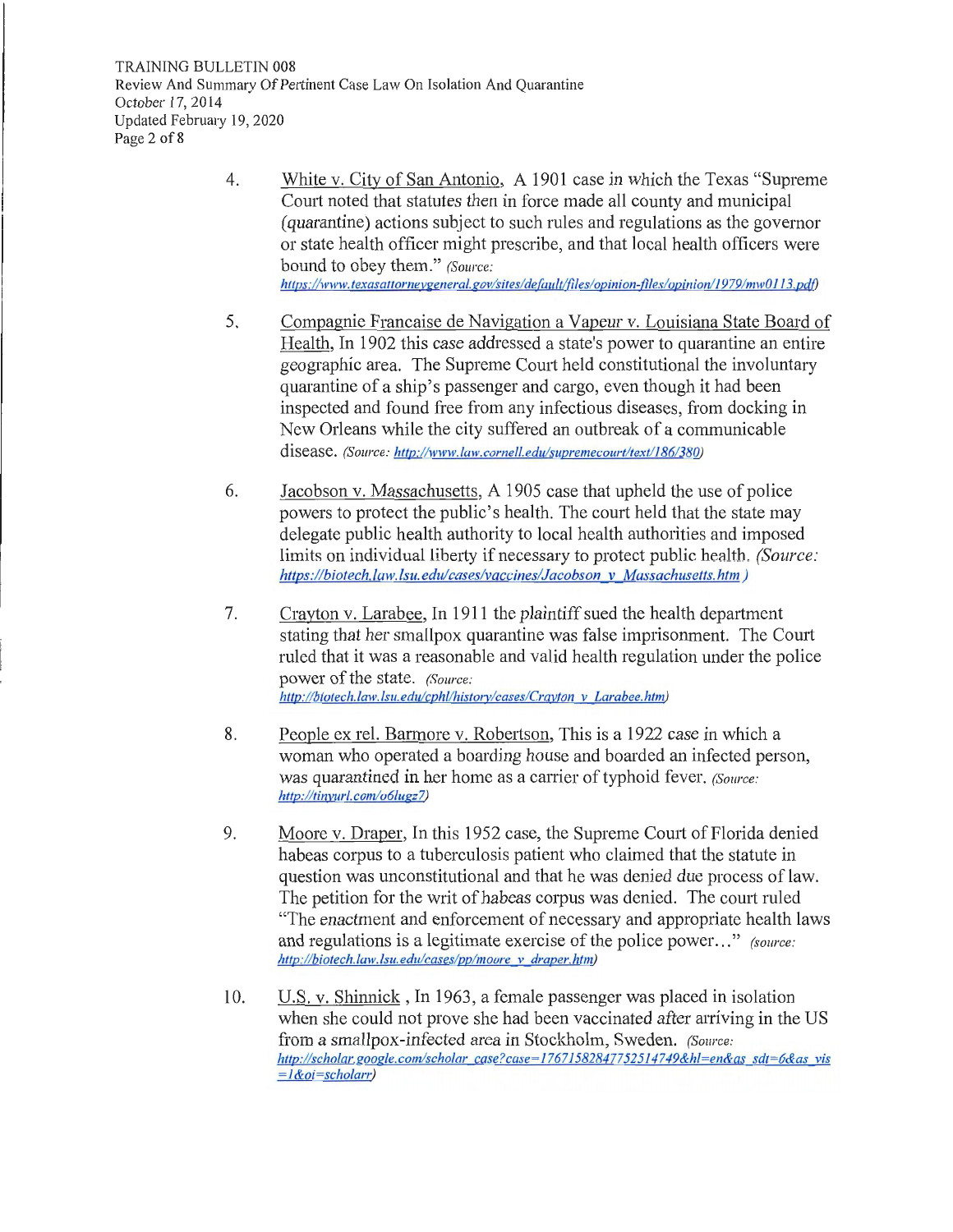- 11. Miller v. Campbell City, A 1984 case concerning leaking methane and hydrogen gases that prompted an entire area quarantine which was violated by a resident who attempted to return home. The court decided that the quarantine was not in bad faith or malicious. *(Source: http://biotech.law.lsu.edu/cases/immunity/miller.htm)*
- 12. Best v. Bellevue Hospital Center, In 2003, a man diagnosed with tuberculosis was hospitalized in New York. However, prior to completion of his inpatient treatment, the plaintiff declined further treatment, expressed his intent to leave the hospital and move to another state. He was kept in the hospital through a series of court orders and hearings concerning his continued detention. Although he claimed his due process was violated, the US District Court held that "(g)iven the availability of hearings, counsel, and periodic status review(s)... (as well as) the City (New York) defendants' strict compliance with these procedures, (the plaintiff) has failed to state a claim that his procedural due process rights have been violated ..." *(Source: https://casetext.com/case/best-v-st-vincents-hospital)*
- 13. City Of Milwaukee, V. Ruby Washington, A 2006 case in which the State of Wisconsin's Court of Appeals ruled that that appellant should be housed in a criminal justice facility during her quarantine period for tuberculosis. The appellant "did not cooperate with attempts to help her overcome her pulmonary tuberculosis and to keep her from infecting others .... (by) miss(ing) two appointments and 'disappear(ing) from public view."' She was also given a court order requiring her to complete a treatment regimen which "she did not comply with .... ". *(Source: http://biotech. law. /su.edul caseslpp/rubyl .htm )*

# **III. ARTICLES AND REFERENCE MATERIALS CONCERNING CASE LAW ON ISOLATION AND QUARANTINE**

A. The below articles and reference materials contain applicable information regarding legal authority and rights concerning case law on isolation and quarantine.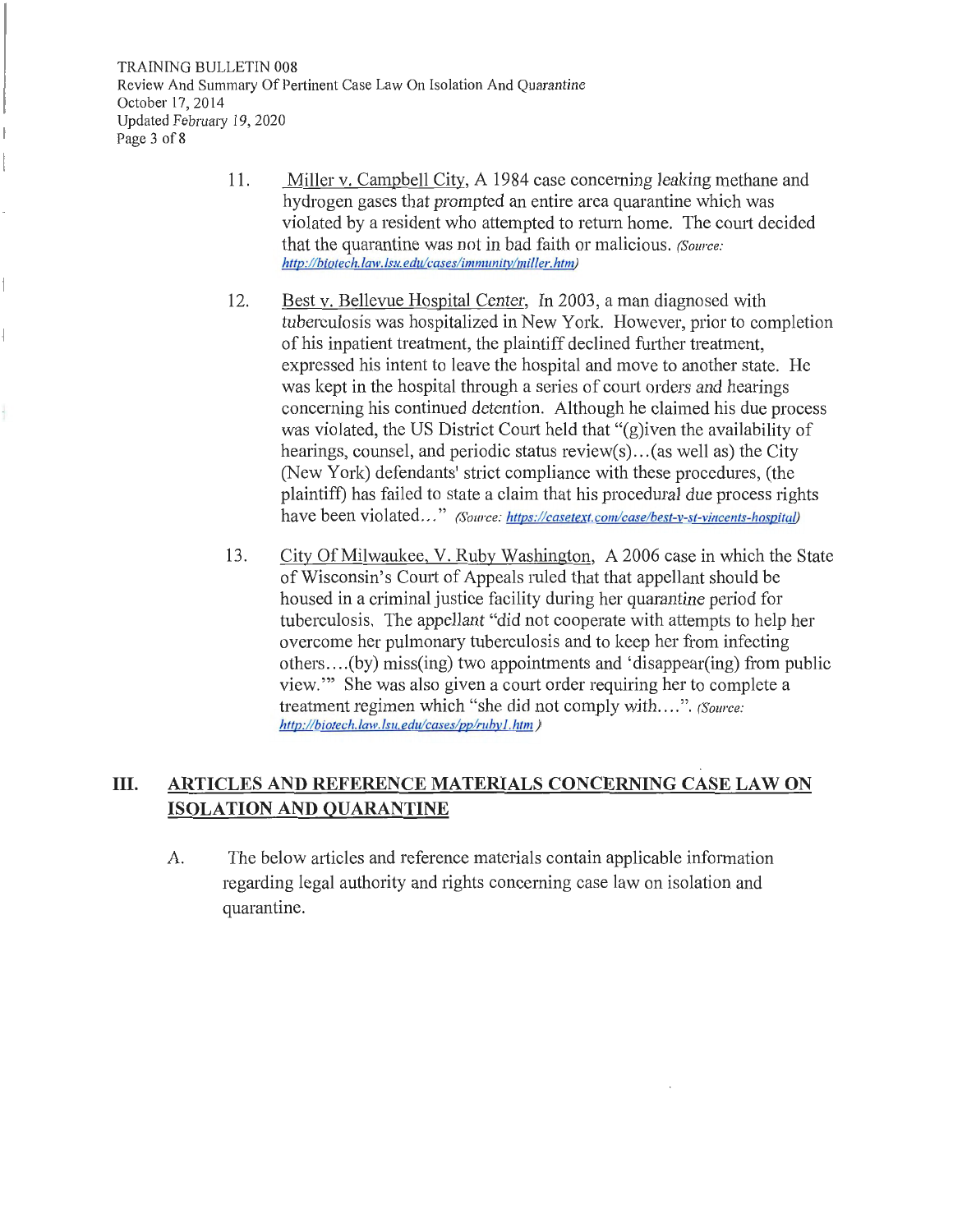#### **(1) Quarantine Law Summary** *(by Alisa C. Kuehn, Esq & Melissa L. Markey, Esq; Hall Render Killian Heath & Lyman PC; www.healthlawvers.org. undated)*

"Originally, state quarantine laws were developed for certain common contagious diseases, such as tuberculosis. While some states continue to focus on specific contagious diseases, many others have recently updated their statutes to more generally cover any contagious disease that poses a public health threat, including new and emerging diseases."

"Most states do not specifically address enforcement of quarantine orders. For those that do, enforcement of quarantine law rests with the local law enforcement and the local board of health."

"However, the reality of quarantine enforcement, particularly in the case of wide-spread illness such as an epidemic or pandemic, is not clear. There has been little experience in modern America regarding the willingness of law enforcement to enforce quarantine orders. In many cases, it may be difficult for law enforcement personnel to exert force to enforce quarantine, both due to a perception that enforcing quarantine is not a 'proper' use of law enforcement to concerns regarding the officer's own health."

"The federal government has the authority to authorize quarantine under certain circumstances identified in the Public Health Service Act. Federal quarantine authority arises under the Commerce Clause authority and focuses on preventing the introduction of communicable diseases from foreign countries and transmission between states, if the state response is insufficient. The federal government recognizes that state and local governments are responsible for maintaining public health and views the federal role as providing support and assisting state efforts. If, however, the state is unwilling or unable to impose appropriate and effective protection, federal regulations permit more direct intervention by the Centers for Disease Control and Prevention. As with state laws, the federal regulations have proven to be cumbersome and inefficient given increased globalization and international travel and the emergence of new communicable diseases ( and re-emergence of diseases thought to have been eradicated)."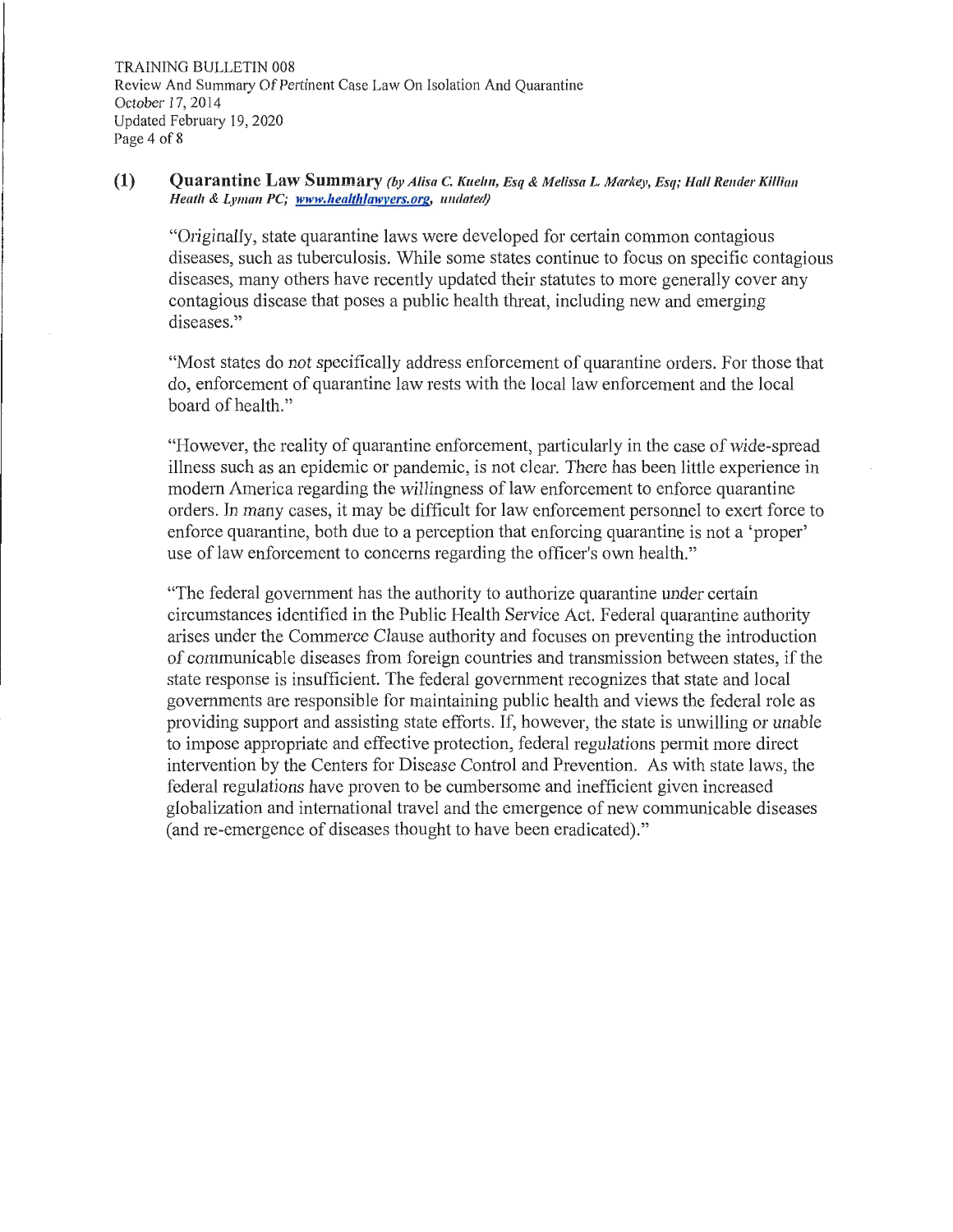#### **(2) Federal and State Isolation and Quarantine Authority** *(by Angie A. Welborn; Congressional***)** *Research Service, Ja1111mJ'* **18,** *2005)*

"Cunently, state and local governments have the primary authority to control the spread of dangerous diseases within their jurisdiction, with the federal government's role limited to interstate and foreign quarantine."

"Public health experts have developed a Model State Emergency Health Powers Act to guide states as they reevaluate their emergency response plans." *(see http://www.p11blichea/thlaw.net/MSEHPAIMSEHPA.pdf (02/12/2020 - link no longer active)* 

#### It *appears that Texas has adopted many of these in the 83rd Legislature. Effective June 14, 2013.*)

" ... the Director of the CDC is authorized to take measures as may be necessary to prevent the spread of a communicable disease from one state or possession to any other state or possession if he or she determines that measures taken by local health authorities are inadequate to prevent the spread of the disease.

The Supreme Court alluded to a state's authority to enact quarantine laws in 1824, *Gibbons v. Ogden.* In Gibbons, the Court noted that while quarantine laws may affect commerce, they are,

by nature, health laws, and thus under the authority of state and local governments. Courts have noted that the duty to insure that the public health is preserved is inherent to the police power of a state and cannot be surrendered."

"One common characteristic of most state quarantine laws is their 'overall antiquity,' with many statutes being between forty and one hundred years old. The more antiquated laws 'often do not reflect contemporary scientific understandings of disease, [or] current treatments of choice.' State laws were often enacted with a focus on a particular disease, such as tuberculosis or typhoid fever, leading to inconsistent approaches in addressing other diseases."

"In 1902, the Court directly addressed a state's power to quarantine an entire geographic area in *Compagnie Francaise de Navigation a Vapeur v. Louisiana State Board of Health,* where both

the law and its implementation were upheld as valid exercises of the state's police power..... The Court....(held) that although the statute may have had an (e)ffect on commerce, it was not unconstitutional."

"Courts have recognized an individual's right to challenge his or her isolation or quarantine by petitioning for writ of habeas corpus .... Due process is a concern, though comis are reluctant to interfere with a state's exercise of police powers with regard to public health matters 'except where the regulations adopted for the protection of the public health are arbitrary, oppressive and unreasonable.' The courts appear to give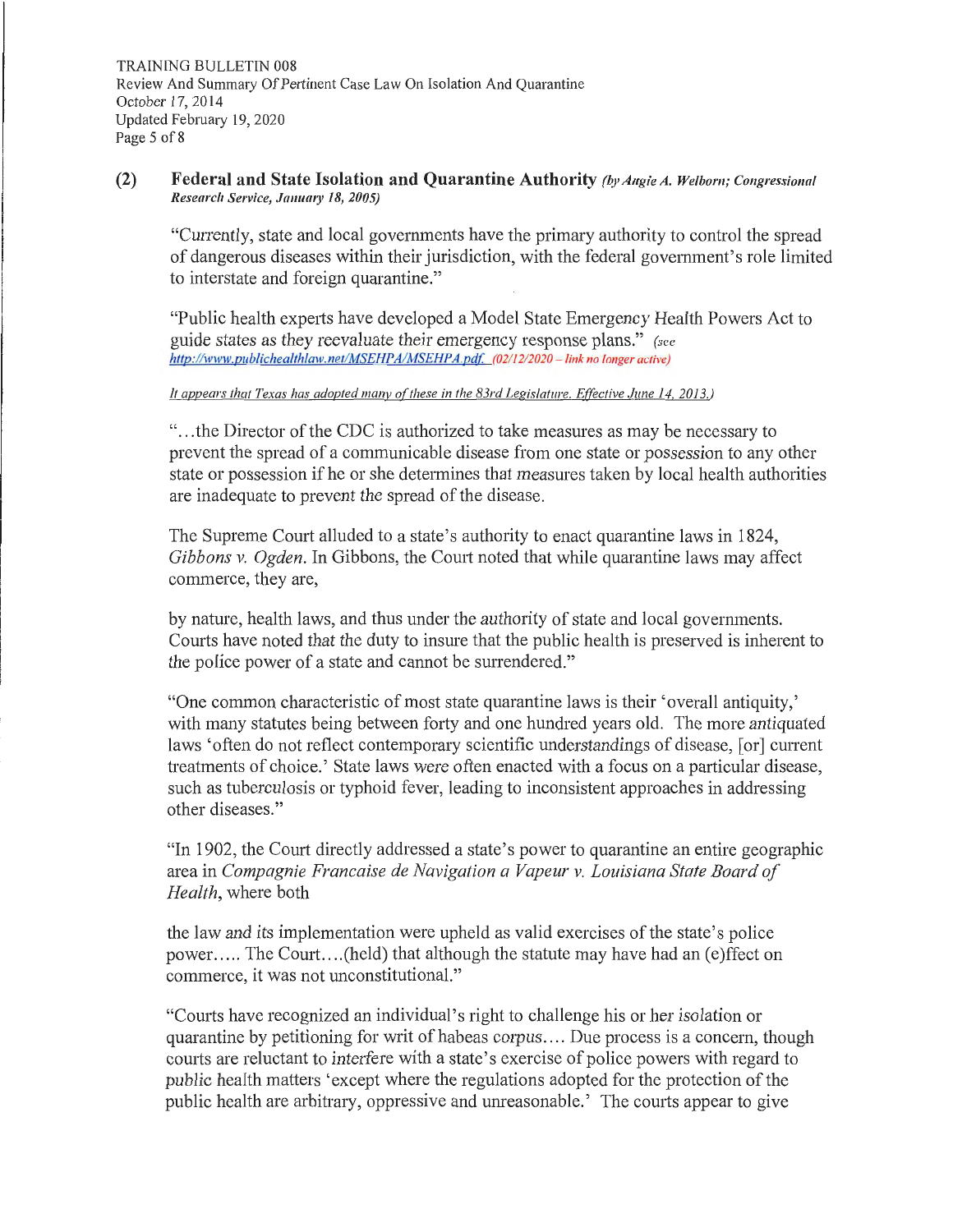TRAINING.BULLETIN 008 Review And Summary Of Pertinent Case Law On Isolation And Quarantine October 17, 2014 Updated February 19, 2020 Page 6 of 8

> deference to the determinations of state boards of health and generally uphold such  $d$  detentions as valid  $\dots$ ."

"In *People ex rel. Barmore v. Robertson,* the court refused to grant the petition for writ of habeas corpus of a woman who (operated) a boarding house where a person infected with typhoid fever had boarded.....(the) court noted that '[i]t is not necessary that one be actually sick, as that term is usually applied, in order that the health authorities have the right to restrain his liberties by quarantine regulations.""

"In *Moore v. Draper,* the court stated that, '[t]he constitutional guarantees of life, liberty and property, of which a person cannot be deprived without due process of law, do not limit the exercise of the police power of the State to preserve the public health so long as that power is reasonably and fairly exercised and not abused."' Source: https://www2.law.umaryland.edu/marshall/crsreports/crsdocuments/RL3133301182005.pdf

#### **(3) Federal and State Quarantine and Isolation Authority (by Jared P. Cole; Congressional** *Research Service, October 9, 2014)*

"Primary quarantine authority typically resides with state health departments and health officials; however, the federal government has jurisdiction over interstate and foreign quarantine. In addition, the federal government may assist with or take over the management of an intrastate incident if requested by a state or if the federal government determines local efforts are inadequate....."

"Generally, federal regulations authorizing the apprehension, detention, examination, or conditional release of individuals are applicable only to individuals coming into a state or possession from a foreign country or possession."

"Criminal sanctions are prescribed for violations of federal (laws) ... Violation of a federal quarantine or isolation order is a criminal misdemeanor, and individuals may be subject to a fine of up to  $$100,000$ , one year in jail, or both..."

"Federal district courts may enjoin individuals and organizations from violation of CDC quarantine regulations."

"In recent years, federal agencies have developed a travel restriction tool to prevent the spread of communicable diseases of public health significance. The public health Do Not Board (DNB) list was developed by DHS (Department of Homeland Security) and the CDC (Centers for Disease Control) and made operational in June 2007." *(Note: Applies only to commercial aircraft departing fiwn or arriving in the United States. It does not apply to ground transportation {busses and trains} or maritime vessels.)*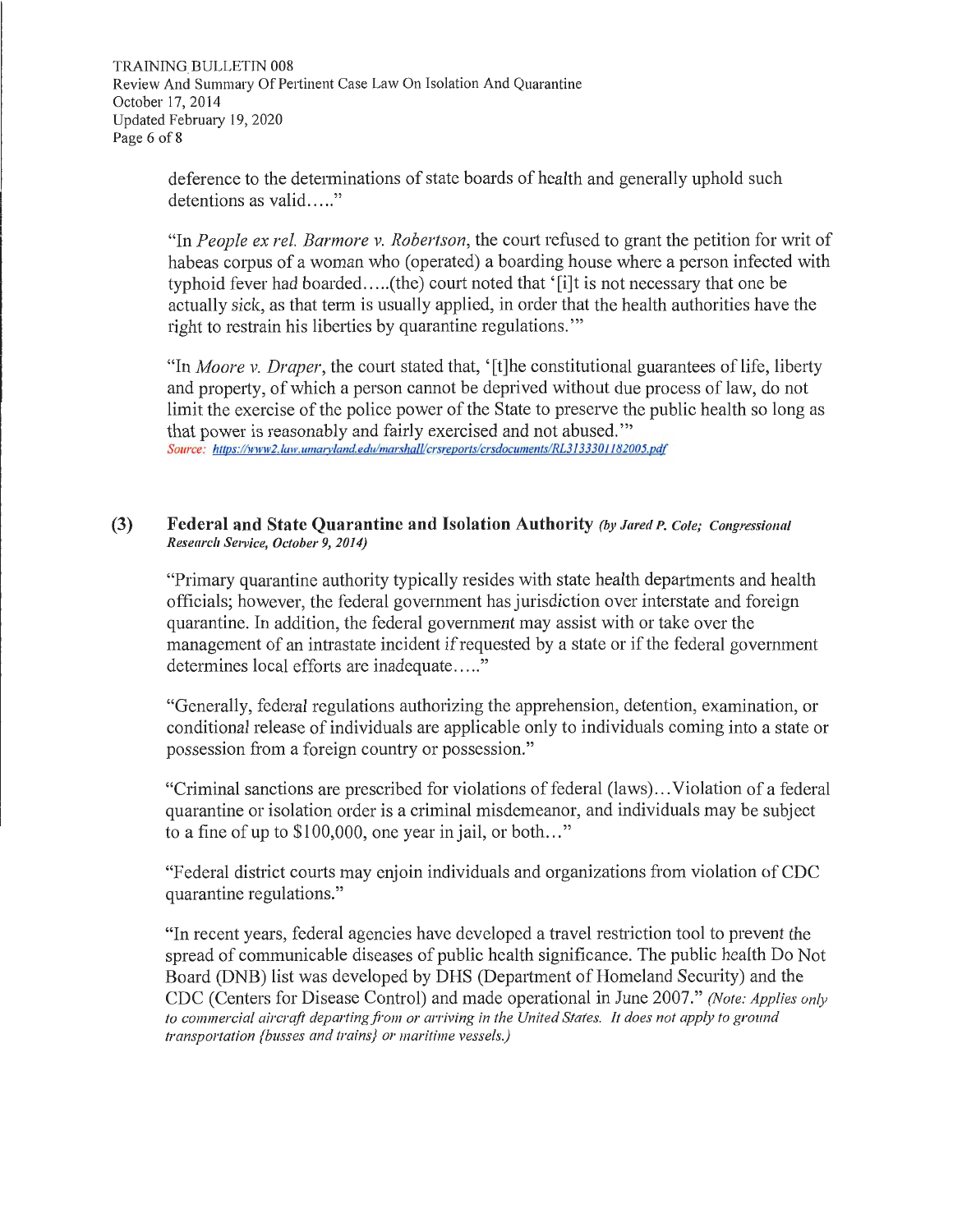" ... the primary authority for quarantine and isolation exists at the state level as an exercise of the state's police power. CDC acknowledges this deference to state authority ... " *Source: https:llfas.orglsgp/crslmisc/RL33201.pdf* 

### **\_(4) Protecting Civil Liberties During Quarantine and Isolation in Public Health Emergencies** (By Sarah Pope, JD, MA; Nisha Sherry, CPH; and Elizabeth Webster, JD; Law Practice Today, *April 2011)*

"Quarantine and isolation orders must be conducted in accordance with substantive and procedural due process, and any restrictions of civil liberties should be legal and as minimally restrictive as reasonably possible. To this end, states should ensure that the following five threshold requirements are met: 1. the individual must pose an actual threat to the public; 2. the intervention must be reasonable and effective; 3. it must be conducted in a manner that comports with equal protection and due process; 4. individuals must be provided with safe and comfortable conditions; and 5. reasonable compensation for loss of income must be ensured."

"For the state to comply with due process, quarantined or isolated individuals should be provided with adequate notice, the right to counsel, a hearing, and an appeal."

"... individuals should be provided with a full written explanation of why and how they are being subject to isolation or quarantine, including duration, location, and method they may employ in contesting the order."

### **(5) Legal Power and Legal Rights - Isolation and Quarantine in the Case of Drug-**Resistant Tuberculosis (by Wendy E. Parmet, J.D.; New England Journal of Medicine, August 2, 2007)

"In recent decades, comis have clarified the legal rights of patients with tuberculosis who are subject to compulsory isolation. Drawing an analogy between isolation orders and civil commitment for mental illness, courts have affirmed that patients who are isolated by law have many procedural due-process rights, including the right to counsel and a hearing before an independent decision maker."

"Many important questions remain. First, courts have not decided how long someone may be held before a hearing is offered or what procedures are necessary in the event of a mass quarantine. Courts have also not yet decided what probability of risk justifies shortterm or long-term detention. Nor have they clarified what evidence is needed to determine that a person is or may be infectious or how infectious a person must be to justify isolation. Most critical, courts have not explained what must be shown to conclude that a patient is noncompliant so that detention is the least restrictive alternative." *(Note: see City Of Milwaukee, V. Ruby Washington at http://biotech.law.lsu.edu/cases/pp/rubv1.htm* for an example of a non-compliant issue.)

".... they have not considered how forcefully that advice must be given or what, if anything, the govermnent has to do to facilitate compliance."